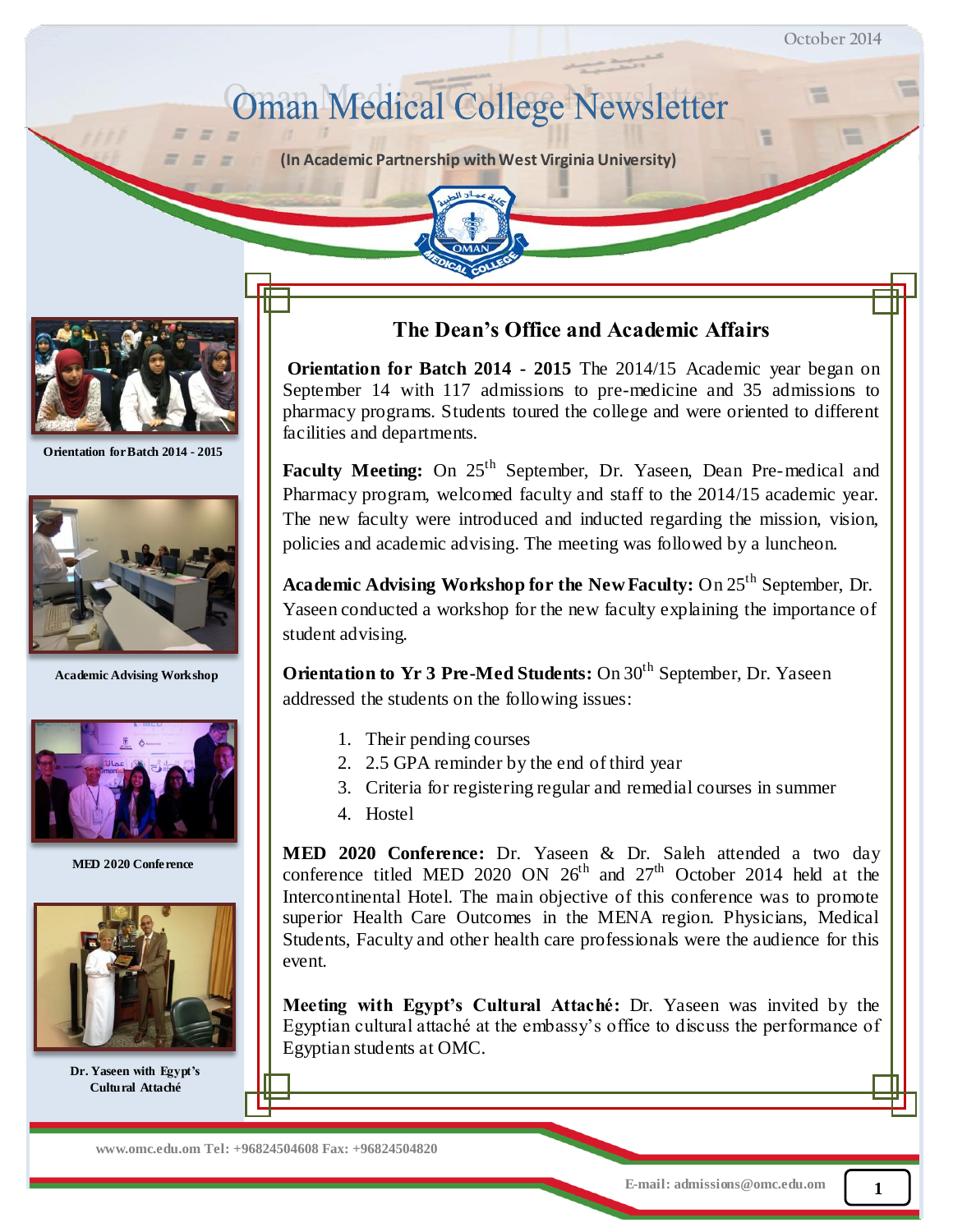## **Publications**

**Following articles were published in peer reviewed journals in last few months.**

- **1. N.A.Y. Al-Saimi, H.R. Chitme, M. Al Mandhari,** Dietary factors influencing stomach cancer incidence in Omani patients. European Journal of Cancer, 2014, 50(4), e39-e40.
- **2.** Jose Kurian and **P. Jayasekhar** 'A validated HPTLC method for the determination of clopidogrel in pharmaceutical dosage forms" World Journal of Pharmacy and Pharmaceutical sciences. (2014); 3(10):1244-1252.
- **3. Nida'a Mohammed Ali, Pratap David, Said Saud Said Al Harthi and Alka Ahuja**, Challenges of communication skills in Pharmacy Practice, Current research in Biological and Pharmaceutical Sciences, Volume 3, Issue 3, May June 2014.
- **4. AR.Mullaicharam, Joseph Francis** et al, Analysis of different Teaching Methodologies Applied in Undergraduate Programmes at various academic institutions in Muscat –A Survey Based Research, Asian Journal of Pharmaceutical Technology & Innovation, 02 (08); 2014.
- **5.** MA Koladi, M Akhtar, S Ahmad, S J Ahmad, and **Shah A Khan.** Substantiation on short term efficacy and safety of insulin analogues in North Indian superspeciality hospital. *Indonesian Journal of Pharmacy,* **2014;25(3): 174-180.**
- **6.** Lubna A, Mujeeb M, Showkat R. M, **Khan SA**, Ahmad A. Comparative assessment of extraction methods and quantitative estimation of Luteolin in the leaves of *Vitex negundo* Linn. by HPLC. *Asian Pacific Journal of Tropical Biomedicine***, 2014; 4(Suppl 2): S708-S712.**

**2**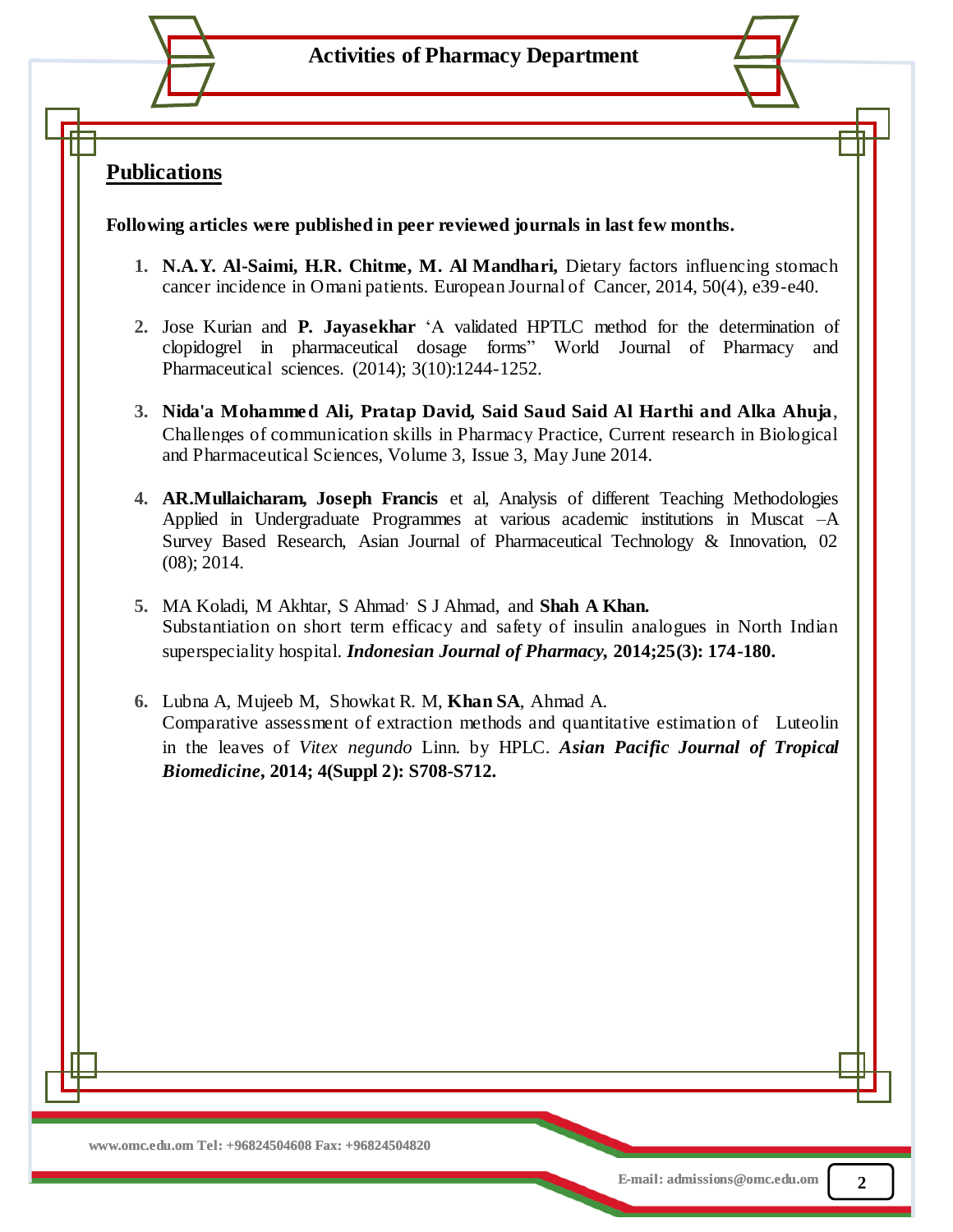#### **FURAP Research Proposals**

A) A research proposal entitled **"Comparison of antioxidant activity, total phenolic contents and** *in- vitro* **inhibitory effects on α- glucosidase and α-amylase level of five native Omani date seed cultivars"** has been approved by the research council **(TRC),**  Oman for funding under the Faculty Mentored Undergraduate Research Award Program **(FURAP)** call 2**.** The research project will be carried out by final year Pharmacy students namely Ms. Amira Rashid Al Kiyumi (Group leader) and her team comprising of Manal Saif Ali Al Sheidi, Tagreed Salim Fadhil Al Khusaibi and Noura Mohammed Ahmed Al Shehhi under the supervision of Dr. Shah Alam Khan. Date palm (*Phoenix dactylifera* L.) is the most popular plant cultivated for its edible fruit in the desert oasis of the Arab world for centuries. Date seeds or pits are waste material but traditionally these pits have been used as coffee substitute in 'Arabic Qahwa'. Authors hypothesized that date seeds could be the potential source of natural antioxidants due to the presence of phenolic compounds which are known to possess diverse pharmacological actions including antioxidant activity. Therefore, it is proposed to study the antioxidant activity and possible antidiabetic activity of five native and commonly used Omani date cultivars.



B) The research proposal titled 'Modifiable and Non-modifiable risk factors of gestational diabetes in Omani patients' has also been accepted by The Research Council for funding under FURAP scheme. Study will be carried by the team consisting of Ms. Sumaya Abdullah Said Al Shibli (Leader) and Ms. Raya Mahmood Khalid Al-Shamari under the mentorship of Dr. H. R. Chitme. The study is designed with an objective to determine the relationship of gestational diabetes mellitus risk factors in Omani patients. Study will be carried out at Nizwa Hospital, Sohar Hospital and Armed force hospital for one year period. The outcome of the study is expected to elaborate on level of association of geographical, dietary, exercise, obesity, medical, medications, and family factors increasing or decreasing the risk of developing diabetes during pregnancy.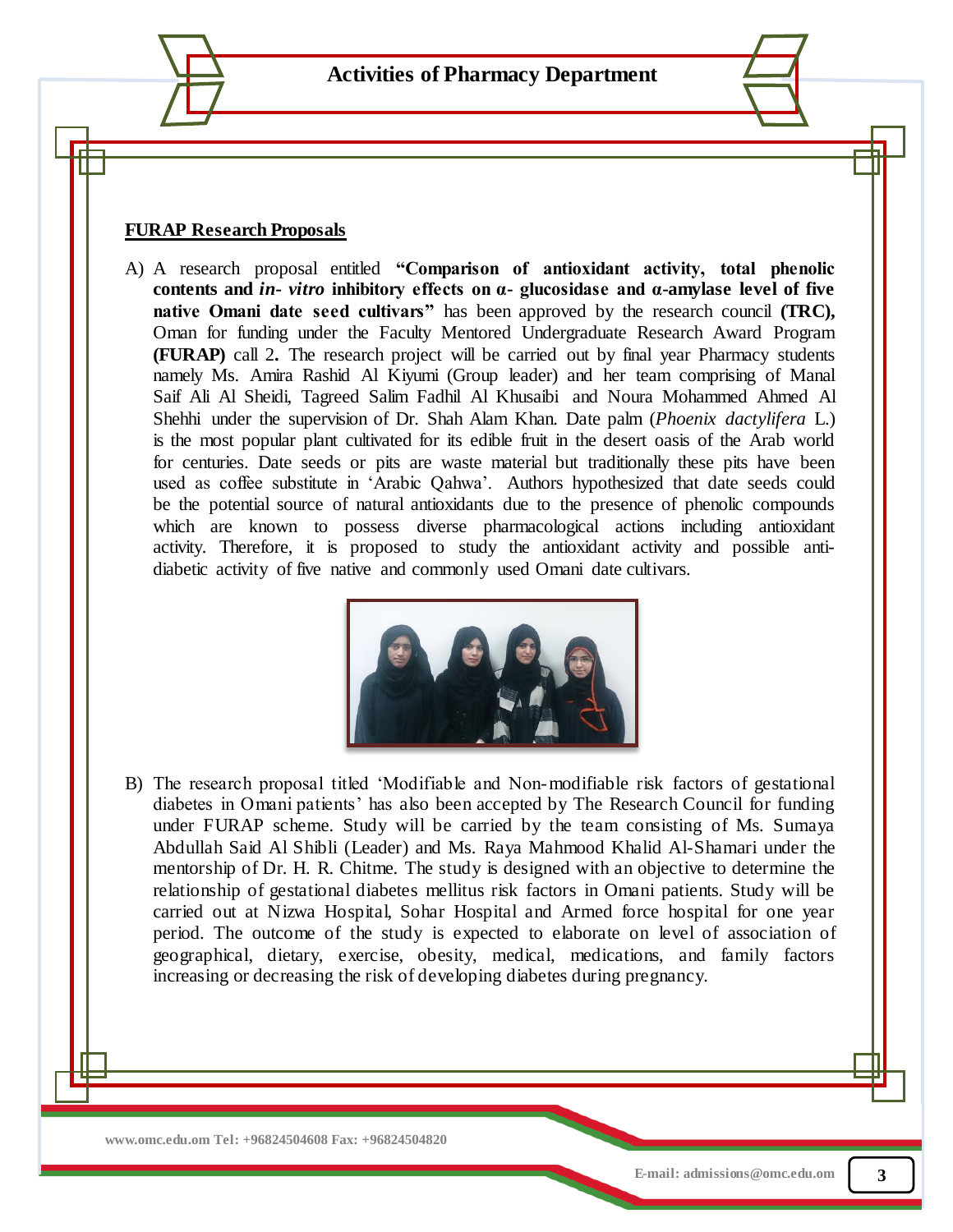## **Student Affairs**

![](_page_3_Picture_1.jpeg)

office bearers of the student council. **Student Council Elections** were held on 1<sup>st</sup> October 2014 and the following are the newly elected

| <b>President</b>                                 | Thoo Al Fakar Sami Shaheed Abdul Jabbar |
|--------------------------------------------------|-----------------------------------------|
| <b>Vice President</b>                            | Fatema Ahmed Mohammed Al Badi           |
| <b>Treasurer</b>                                 | Daniel A mir                            |
| <b>Head of Media and Publicity</b>               | Ibtisam Khalfan Hamed Al Rashdi         |
| Coordinator Media & Publicity                    | Muna Hyder                              |
| Asst. Coordinator Media & Publicity              | Mohammed Ashraf                         |
| <b>Head of Scientific Programs</b>               | Hanadi Al Busaidi                       |
| Coordinator of scientific programs               | Aya Hassan Al Hamed                     |
| Asst. Coordinator of scientific programs         | Muzna Al Asmi                           |
| Head of Literary & Cultural programs             | Asil Asim Hamed Al Ghaiti               |
| Coordinator of literary & cultural programs      | Fatema Jasim Eshaqi                     |
| Asst. coordinator -literary & cultural programs  | Maha Sabeeh                             |
| <b>Head of Hostel</b>                            | Ashwaq Rashid Mohammed Al Ghaithi       |
| <b>Coordinator of Hostel</b>                     | Ibtisam Khalfan Hamed Al Rashdi         |
| Head of Student Welfare & Cafeteria              | Yahya Sultan Al Adi                     |
| Coordinator of student welfare & cafeteria       | <b>Mohammed Ashraf</b>                  |
| Asst. Coordinator of student welfare & Cafeteria | Asma Al Maskari                         |
| Year 2 Premed class representative               | Wala Ibrahim                            |
| Year 2 Pharmacy class representative             | Rawan Abdel Razik                       |
| Year 3 Pharmacy class representative             | Muna Hyder                              |
| Year 4 Pharmacy class representative             | Maha Sabeeh                             |
|                                                  |                                         |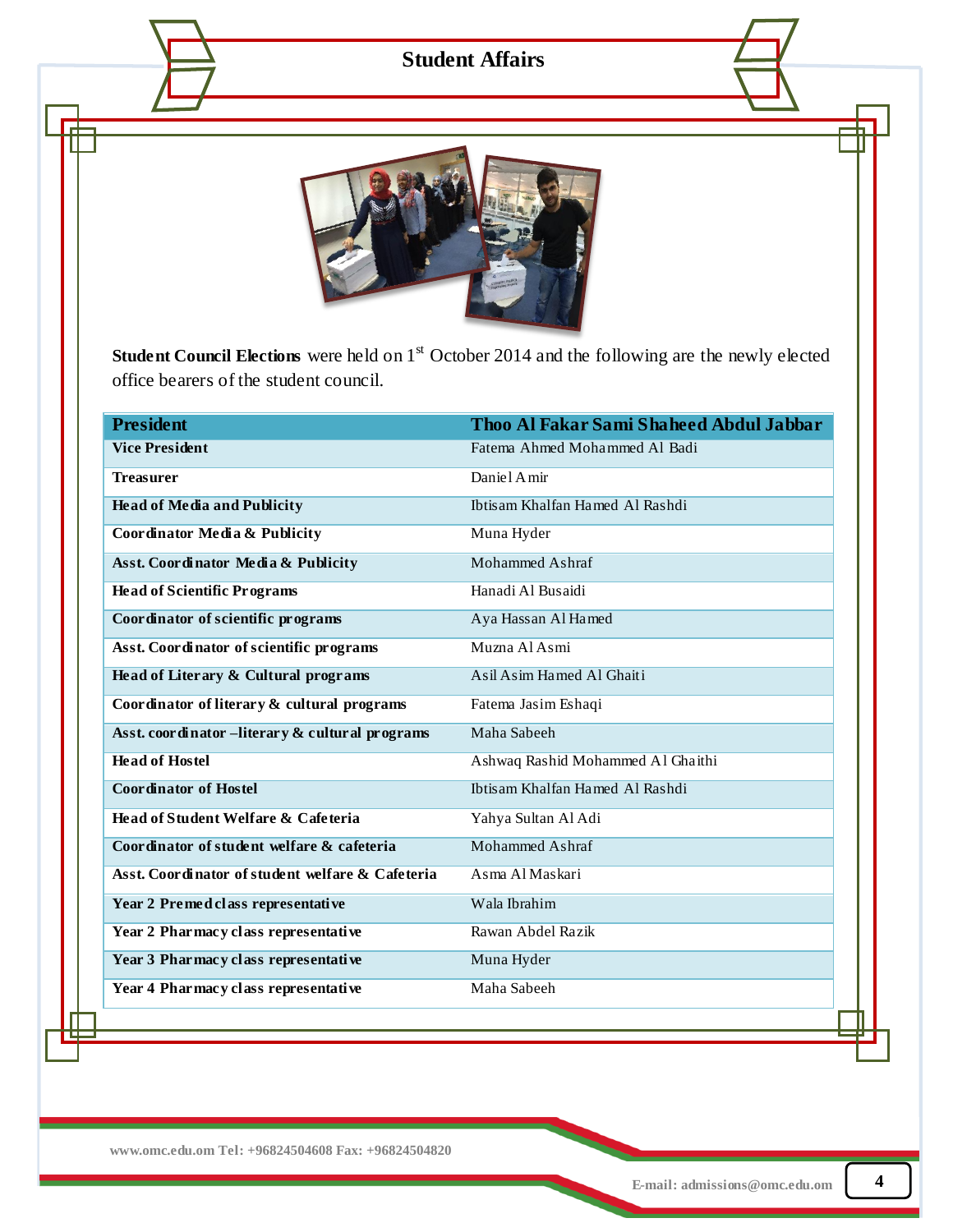**Student Affairs**

#### $\mathbf{M}$  Medical General Assembly Meet was held "at Sultan Taboos' University University University University University University University University University University University University University University **Medical Student's Meet**

beld "at Sultan Qaboos' University under the theme which are some of the social programs which are some of the social programs were some of the  $\mathbb{R}$ "Healthcare Industry" on  $17<sup>th</sup>$  and  $18<sup>th</sup>$  October 2014, students from medical colleges and other healthcare related disciplines participated in this two day event. The event was Group. Training sessions, workshops, scientific activities and social programs were some of the highlights of this Balushi from the Bowsher campus represented OMC. Dr. Saleh Al Khusaiby, Dean of OMC- Sohar and Dr. Yaseen Al Lawati Dean of the Premed and Pharmacy program were the **Internal - Overview and Pharmacy program** were the special guests of the event. Oman Medical Students 4th General Assembly Meet was organized by Sultan Qaboos University - Medical Students event. Muna Hyder, Lujaina Abdullah and Meera Hassan Al

Note: the picture above shows Dr. Abdullah Al Harthy, Deputy Director of Sultan Qaboos University Hospital with  $\mathcal{L}$  For further details please contact Ms Suddha. Dr. Saleh and Dr. Yaseen.

**E Resources and Databases** The picture below shows Dr. Yaseen with participants from the OMC Sohar campus.

![](_page_4_Picture_5.jpeg)

![](_page_4_Picture_6.jpeg)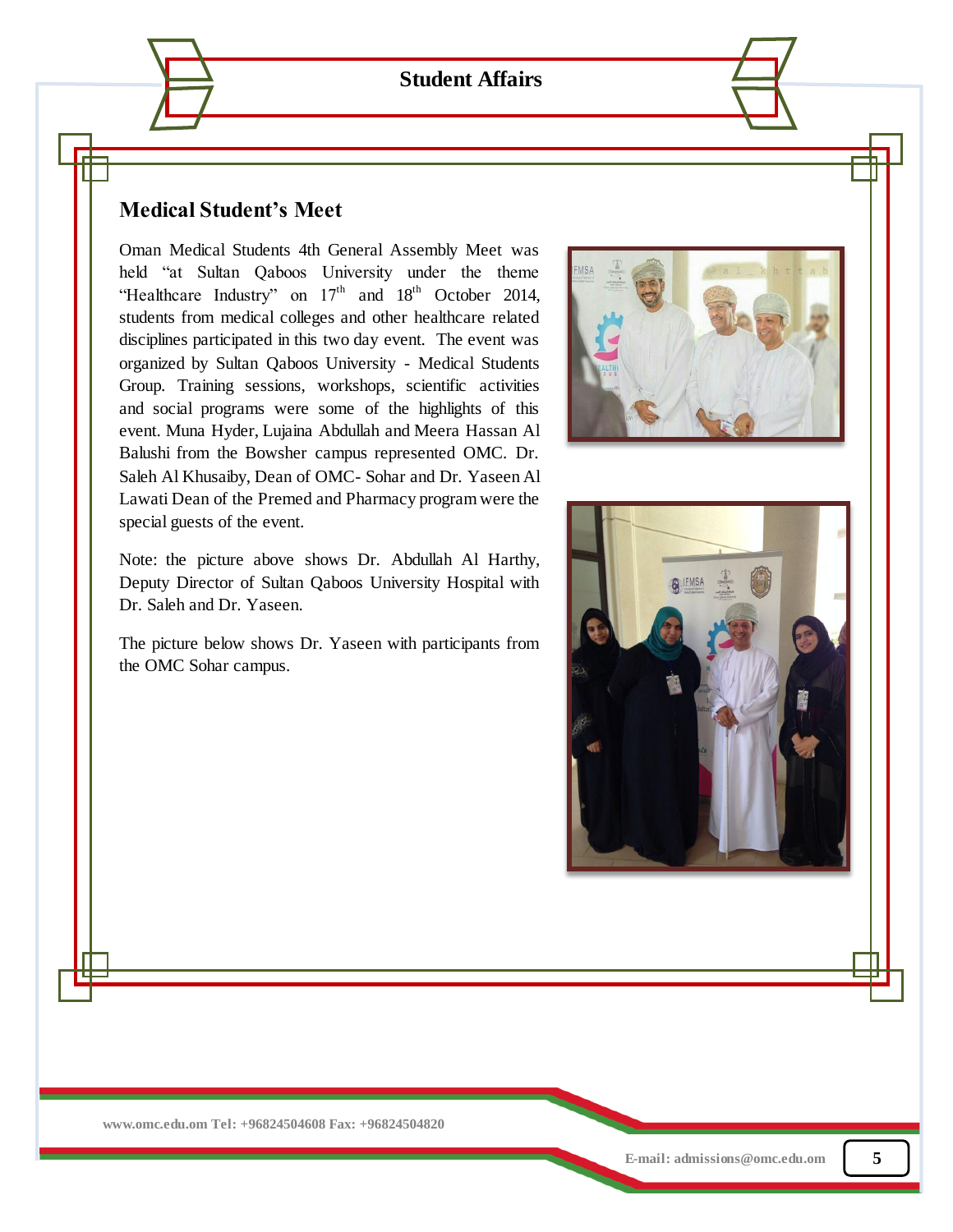Library and Information Services department conducts workshop on "Accessing Databases & Electronic Resources" for students and Faculty.

![](_page_5_Picture_2.jpeg)

#### **Workshop Content:**

**Module 1:** Electronic library resources-Introduction and Overview – Different range of electronic journals and types of scholarly databases available.

**Module 2:** Introduction to the SOLE Portal and the resources available in the Portal - Overview and demonstration of the resources.

**Module 3:** Effective searching - Searching electronic journals, scholarly databases and associated online resources.

For further details please contact Ms Sudha. (Ext-171)

### **E Resources and Databases**

To access the E resources and Databases, you need SOLE portal's username and password. Faculty and students can contact Mr. Sultan Hamed Suliman Al-Bakri (Ext-130) from the Library and information Services department and register their name for the SOLE access. The last date of registration is **16th Nov, 2014** for the year 2014-2015.

Mr. Sultan Hamed Al-Bakri attended symposium on "Health Information overload: challenges & solutions" at Royal Hospital, Muscat from  $15<sup>th</sup> - 16<sup>th</sup>$  October, 2014.

![](_page_5_Picture_11.jpeg)